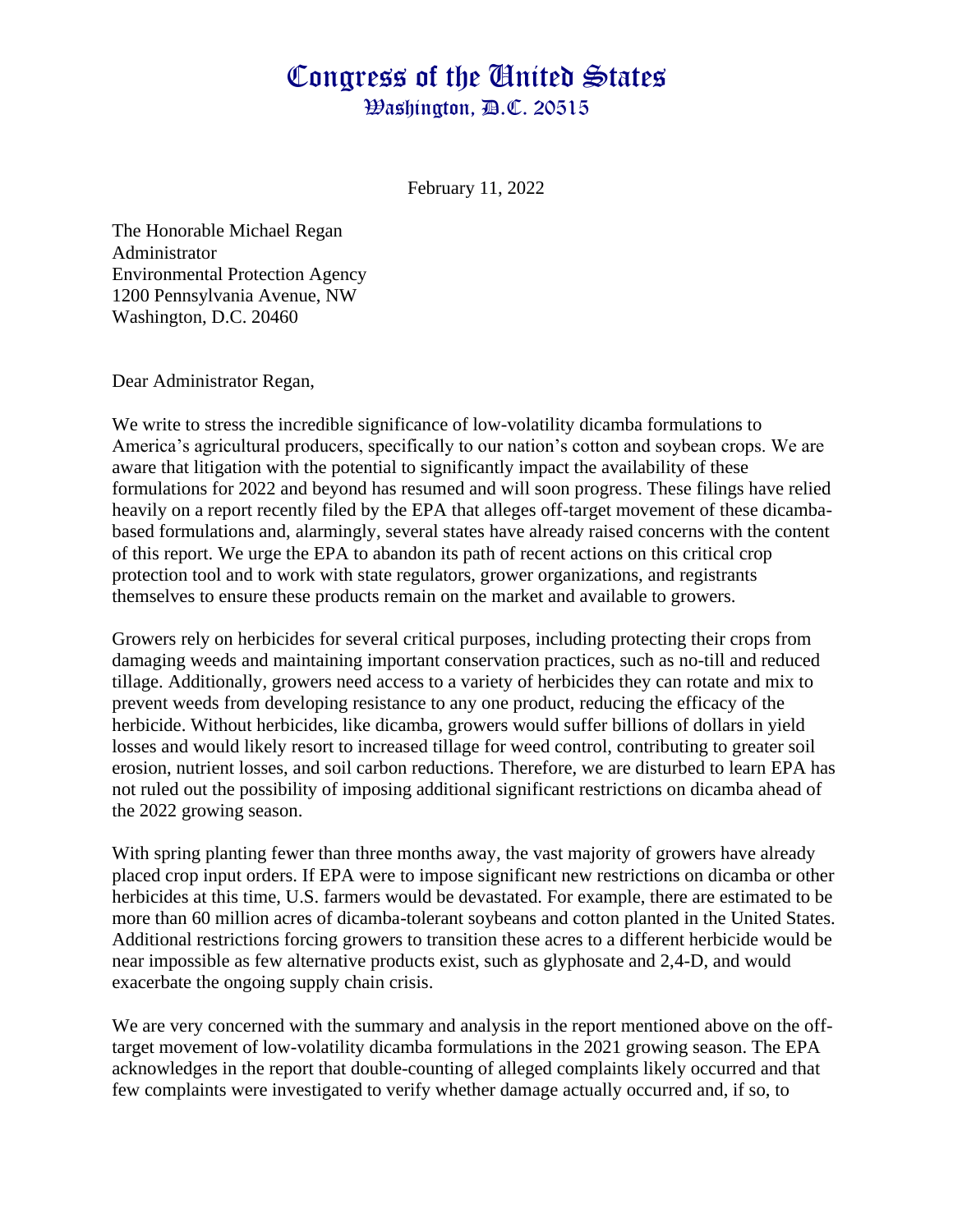determine the source of the injury. Additionally, EPA speculates at great lengths about underreporting with little evidence to support this conclusion. These concerns seem to be shared by state co-regulators in states like Minnesota<sup>1</sup>, North Dakota<sup>2</sup>, and several other states.

Congress expects EPA to base regulatory decisions on sound science and evidence. We are concerned that this report does not meet these evidentiary standards, particularly when considering significant restrictions on a vital tool growers need to maintain productive, sustainable agricultural practices. To that end, we urge you to reconsider imposing additional restrictions on dicamba and other important crop protection tools that would result in significant, additional disruptions to supply chains and the agricultural economy.

Sincerely,

JAMES R. BAIRD

Ranking Member, House Agriculture Subcommittee on Biotech, Research, & Horticulture

ANK <del>D'</del>. LUCAS

Ranking Member, House Committee on Science, Space, & Technology

**GINIA FOX** 

Member of Congress

KELLY ARMSTRONG Member of Congress

DON BACON

Member of Congress

CLIFF BENTZ

Member of Congress

GLENN "GT" THOMPSON

Ranking Member, House Agriculture Committee

RODNEY

Ranking Member, House Committee on Administration

RICK ALLEN

Member of Congress

JODEY C. ARRINGTON

Member of Congress

**BALDERSON** Aember of Congress

DAN BISHOP

Member of Congress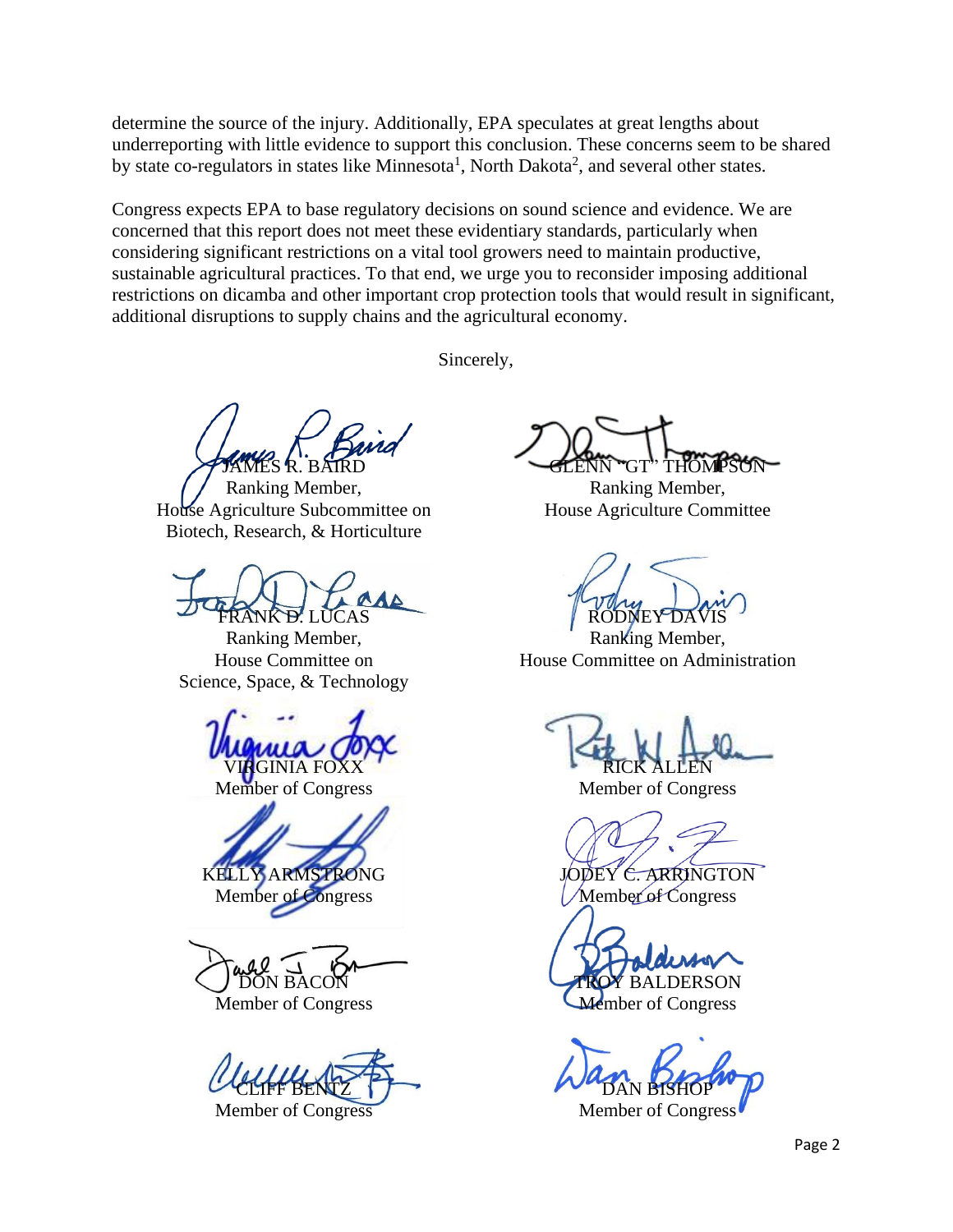LARRY BUCSHON, M.D.

Member of Congress

**E CAREY** 

Member of Congress

BEN CLINE

Member of Congress

ANDREW S. CLYDE

Member of Congress

WARREN DAVIDSON

Member of Congress

EAL P. DUNN, M.D.

Member of Congress

TOM EMMER

Member of Congress

DREW FERGUSON

Member of Congress

EISCHMANN

Member of Congress

**KAT CAMMACK** 

Member of Congress

Bulle Carte

EARL L. "BUDDY" CARTER Member of Congress

MICHA<del>EL/C</del>LOUD

Member of Congress

JAMES COMER Member of Congress

**OTT DESJARLAIS** Member of Congress

KE ELLZEY Member of Congress

DY FEENSTRA

Member of Congress

HELLE FISCHBACH

Member of Congress

FORTENBERRY

Member of Congress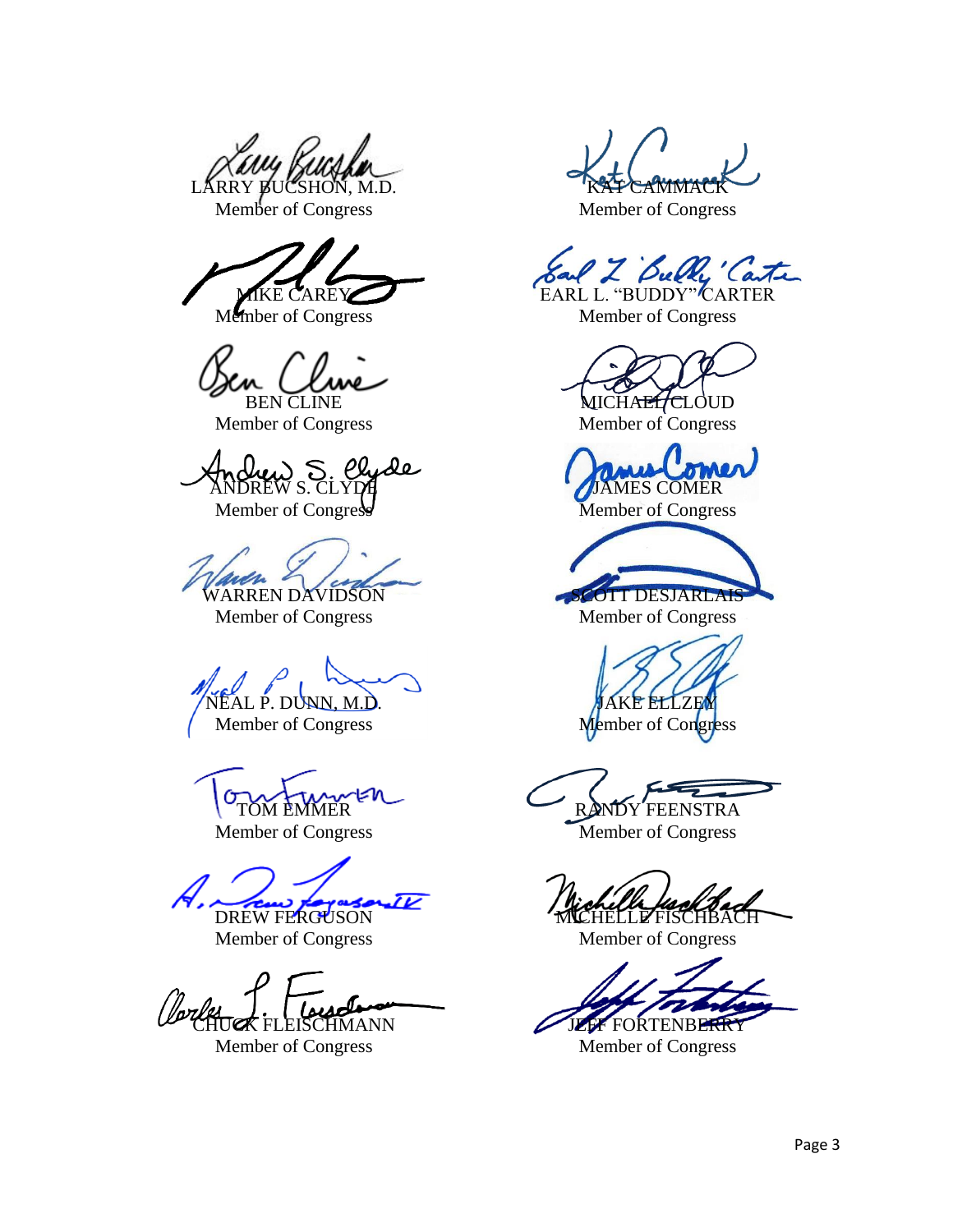*SCOUT TramM* Member of Congress

MICHAEL GUEST

Member of Congress

 $e, P$ 

JIM HAGEDORN Member of Congress

VICKY HARTZLER

Member of Congress

COBS

Member of Congress

FRED KELLER

Member of Congress

 $\alpha$ DAVID KUSTOFF

Member of Congress

DOUG LAMALFA

Member of Congress

m TRACEY MANN Member of Congress

**BOB GIB** 

Member of Congress

**BRETT GUTHRIE** 

Member of Congress

DIANA HARSHBARGER

Member of Congress

**KEVIN HE** 

Member of Congress

DUSTY *(O*HNSON

Member of Congress

TRENT KELLY Member of Congress

DARIN LAHOOD

Member of Congress

**AAA** JULIA LETLOW

Member of Congress

<u>рро пл</u> Mary E Mill<br>MARY E. MILLER

Member of Congress